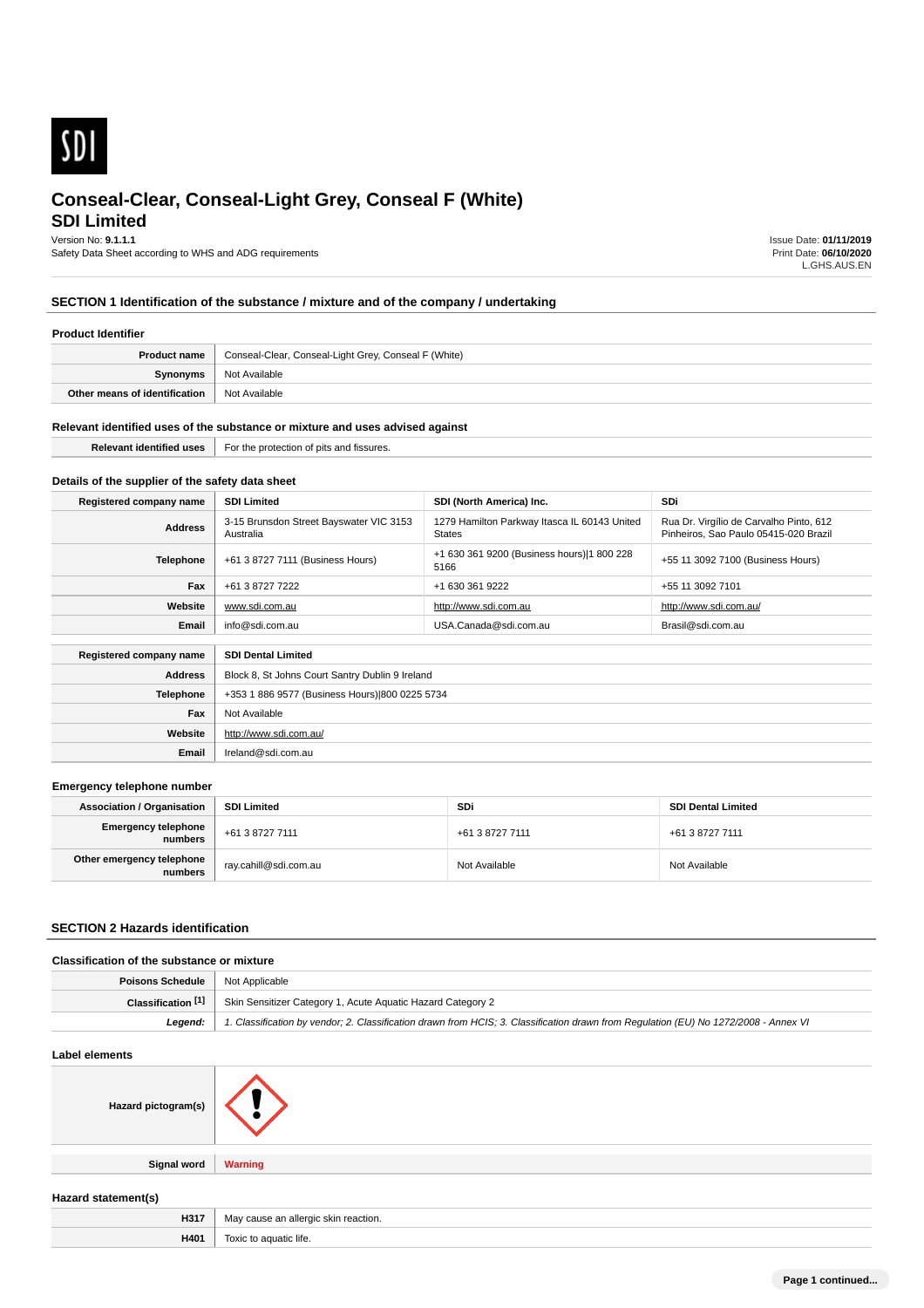## **Precautionary statement(s) Prevention**

| P280             | Wear protective gloves/protective clothing/eye protection/face protection. |  |
|------------------|----------------------------------------------------------------------------|--|
| P <sub>261</sub> | Avoid breathing mist/vapours/spray.                                        |  |
| P <sub>273</sub> | Avoid release to the environment.                                          |  |
| P272             | Contaminated work clothing should not be allowed out of the workplace.     |  |

## **Precautionary statement(s) Response**

| P321<br>Specific treatment (see advice on this label). |                                                                  |
|--------------------------------------------------------|------------------------------------------------------------------|
| P363                                                   | Wash contaminated clothing before reuse.                         |
|                                                        | P302+P352   IF ON SKIN: Wash with plenty of water and soap.      |
| $P333 + P313$                                          | If skin irritation or rash occurs: Get medical advice/attention. |

### **Precautionary statement(s) Storage**

Not Applicable

## **Precautionary statement(s) Disposal**

**P501** Dispose of contents/container to authorised hazardous or special waste collection point in accordance with any local regulation.

### **SECTION 3 Composition / information on ingredients**

### **Substances**

See section below for composition of Mixtures

## **Mixtures**

| <b>CAS No</b> | %[weight] | Name                              |
|---------------|-----------|-----------------------------------|
| Not Available |           | Conseal-Clear contains            |
| 72869-86-4    | 60-65     | diurethane dimethacrylate         |
| 109-16-0      | $30 - 35$ | triethylene glycol dimethacrylate |
| Not Available |           | Conseal-Light Grey contains       |
| 72869-86-4    | 60-65     | diurethane dimethacrylate         |
| 109-16-0      | $30 - 35$ | triethylene glycol dimethacrylate |
| Not Available |           | Conseal F (White) contains        |
| 72869-86-4    | 60-65     | diurethane dimethacrylate         |
| 109-16-0      | $30 - 35$ | triethylene glycol dimethacrylate |
|               |           |                                   |

## **SECTION 4 First aid measures**

#### **Description of first aid measures**

| <b>Eye Contact</b>  | If this product comes in contact with the eyes:<br>▶ Wash out immediately with fresh running water.<br>Ensure complete irrigation of the eye by keeping eyelids apart and away from eye and moving the eyelids by occasionally lifting the upper<br>and lower lids.<br>Seek medical attention without delay; if pain persists or recurs seek medical attention.<br>▶ Removal of contact lenses after an eye injury should only be undertaken by skilled personnel. |
|---------------------|--------------------------------------------------------------------------------------------------------------------------------------------------------------------------------------------------------------------------------------------------------------------------------------------------------------------------------------------------------------------------------------------------------------------------------------------------------------------|
| <b>Skin Contact</b> | If skin contact occurs:<br>Immediately remove all contaminated clothing, including footwear.<br>Flush skin and hair with running water (and soap if available).<br>Seek medical attention in event of irritation.                                                                                                                                                                                                                                                  |
| Inhalation          | If fumes or combustion products are inhaled remove from contaminated area.<br>Seek medical attention.                                                                                                                                                                                                                                                                                                                                                              |
| Ingestion           | Seek medical attention.                                                                                                                                                                                                                                                                                                                                                                                                                                            |

**Indication of any immediate medical attention and special treatment needed**

Treat symptomatically.

### **SECTION 5 Firefighting measures**

### **Extinguishing media**

## Foam.

- Dry chemical powder.
- ▶ BCF (where regulations permit).
- ▶ Carbon dioxide.
- Water spray or fog Large fires only.

# **Special hazards arising from the substrate or mixture**

**Fire Incompatibility** None known.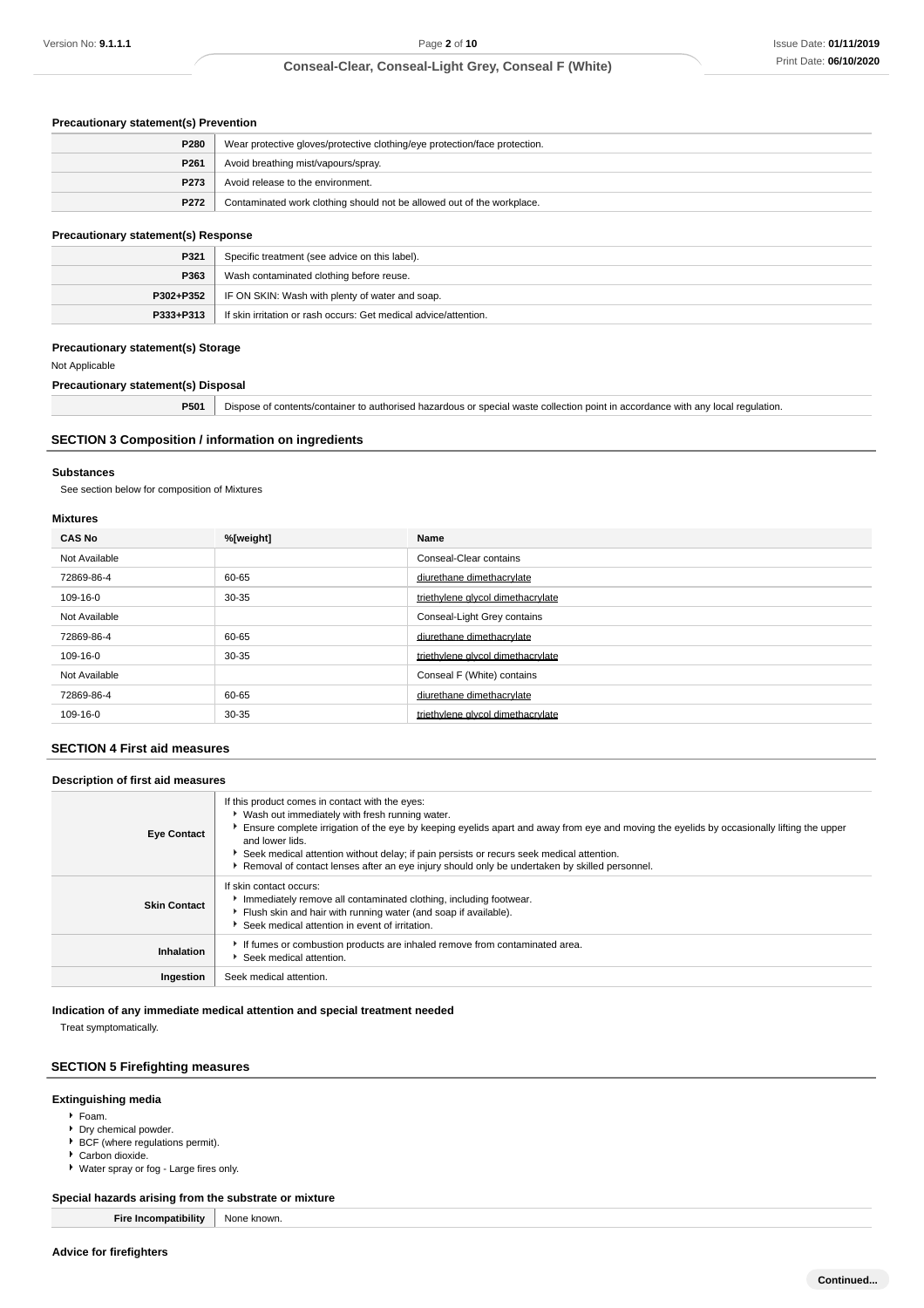| <b>Fire Fighting</b>         | Alert Fire Brigade and tell them location and nature of hazard.<br>• Wear breathing apparatus plus protective gloves in the event of a fire.<br>▶ Prevent, by any means available, spillage from entering drains or water courses.<br>Use fire fighting procedures suitable for surrounding area.<br>DO NOT approach containers suspected to be hot.<br>Cool fire exposed containers with water spray from a protected location.<br>If safe to do so, remove containers from path of fire.<br>Equipment should be thoroughly decontaminated after use. |
|------------------------------|--------------------------------------------------------------------------------------------------------------------------------------------------------------------------------------------------------------------------------------------------------------------------------------------------------------------------------------------------------------------------------------------------------------------------------------------------------------------------------------------------------------------------------------------------------|
| <b>Fire/Explosion Hazard</b> | Combustible.<br>Slight fire hazard when exposed to heat or flame.<br>Heating may cause expansion or decomposition leading to violent rupture of containers.<br>• On combustion, may emit toxic fumes of carbon monoxide (CO).<br>• May emit acrid smoke.<br>Mists containing combustible materials may be explosive.<br>May emit corrosive fumes.<br>Decomposes on heating and produces:<br>carbon dioxide (CO2)                                                                                                                                       |
| <b>HAZCHEM</b>               | Not Applicable                                                                                                                                                                                                                                                                                                                                                                                                                                                                                                                                         |

#### **SECTION 6 Accidental release measures**

## **Personal precautions, protective equipment and emergency procedures**

See section 8

### **Environmental precautions**

See section 12

### **Methods and material for containment and cleaning up**

| <b>Minor Spills</b> | Clean up all spills immediately.<br>Avoid breathing vapours and contact with skin and eyes.<br>Control personal contact with the substance, by using protective equipment.<br>▶ Contain and absorb spill with sand, earth, inert material or vermiculite.<br>▶ Wipe up.<br>• Place in a suitable, labelled container for waste disposal.                                                                                                                                                                                                                                                                                                                                                                                                                                                                                                 |
|---------------------|------------------------------------------------------------------------------------------------------------------------------------------------------------------------------------------------------------------------------------------------------------------------------------------------------------------------------------------------------------------------------------------------------------------------------------------------------------------------------------------------------------------------------------------------------------------------------------------------------------------------------------------------------------------------------------------------------------------------------------------------------------------------------------------------------------------------------------------|
| <b>Major Spills</b> | Moderate hazard.<br>Clear area of personnel and move upwind.<br>Alert Fire Brigade and tell them location and nature of hazard.<br>▶ Wear breathing apparatus plus protective gloves.<br>▶ Prevent, by any means available, spillage from entering drains or water course.<br>Stop leak if safe to do so.<br>Contain spill with sand, earth or vermiculite.<br>▶ Collect recoverable product into labelled containers for recycling.<br>Neutralise/decontaminate residue (see Section 13 for specific agent).<br>Collect solid residues and seal in labelled drums for disposal.<br>▶ Wash area and prevent runoff into drains.<br>After clean up operations, decontaminate and launder all protective clothing and equipment before storing and re-using.<br>If contamination of drains or waterways occurs, advise emergency services. |

Personal Protective Equipment advice is contained in Section 8 of the SDS.

# **SECTION 7 Handling and storage**

| Precautions for safe handling |                                                                                                                                                                                                                                                                                                                                                                                                                                                                                                                                                                                                                                                                                                                                                                                                                   |
|-------------------------------|-------------------------------------------------------------------------------------------------------------------------------------------------------------------------------------------------------------------------------------------------------------------------------------------------------------------------------------------------------------------------------------------------------------------------------------------------------------------------------------------------------------------------------------------------------------------------------------------------------------------------------------------------------------------------------------------------------------------------------------------------------------------------------------------------------------------|
| Safe handling                 | Avoid all personal contact, including inhalation.<br>▶ Wear protective clothing when risk of exposure occurs.<br>Use in a well-ventilated area.<br>Avoid contact with moisture.<br>Avoid contact with incompatible materials.<br>V When handling, <b>DO NOT</b> eat, drink or smoke.<br>Keep containers securely sealed when not in use.<br>Avoid physical damage to containers.<br>Always wash hands with soap and water after handling.<br>▶ Work clothes should be laundered separately. Launder contaminated clothing before re-use.<br>▶ Use good occupational work practice.<br>• Observe manufacturer's storage and handling recommendations contained within this SDS.<br>Atmosphere should be regularly checked against established exposure standards to ensure safe working conditions are maintained. |
| Other information             | Do not store in direct sunlight.<br>Store between 10 and 25 deg. C.                                                                                                                                                                                                                                                                                                                                                                                                                                                                                                                                                                                                                                                                                                                                               |

### **Conditions for safe storage, including any incompatibilities**

| Suitable container      | <b>DO NOT</b> repack. Use containers supplied by manufacturer only.<br>Check that containers are clearly labelled and free from leaks |
|-------------------------|---------------------------------------------------------------------------------------------------------------------------------------|
| Storage incompatibility | Avoid storage with reducing agents.<br>Store away from materials likely to promote polymerization, e.g. peroxides.                    |

## **SECTION 8 Exposure controls / personal protection**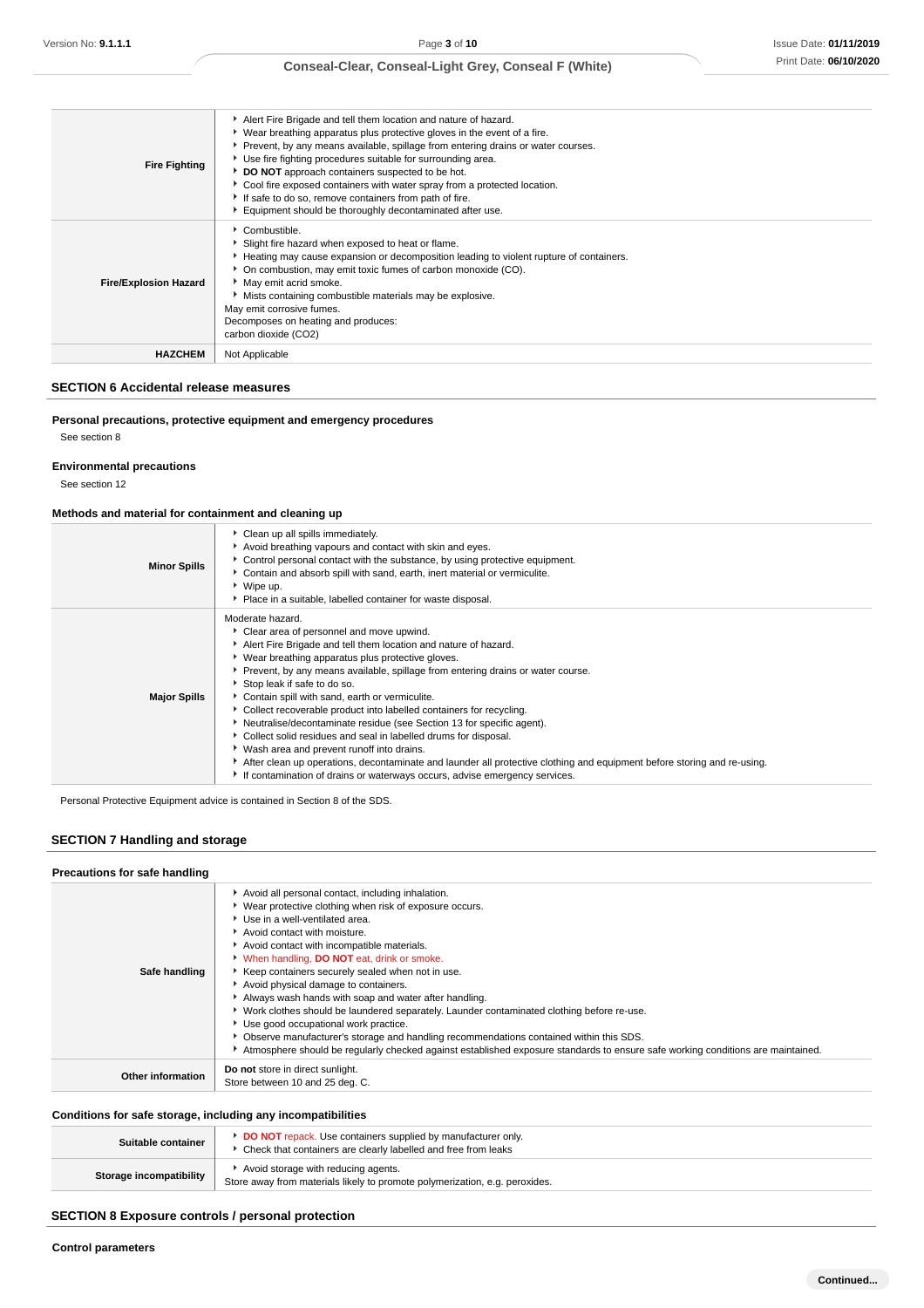**Occupational Exposure Limits (OEL)**

**INGREDIENT DATA**

Not Available

**Emergency Limits**

| Ingredient                        | Material name                                                       |                     | TEEL-1             | TEEL-2      | TEEL-3                 |
|-----------------------------------|---------------------------------------------------------------------|---------------------|--------------------|-------------|------------------------|
| diurethane dimethacrylate         | Diurethane dimethacrylate                                           |                     | $120 \text{ mg/m}$ | 1,300 mg/m3 | 7,900 mg/m3            |
| triethylene glycol dimethacrylate | Methacrylic acid, diester with triethylene glycol; (Polyester TGM3) |                     | $33 \text{ mg/m}$  | 360 mg/m3   | $2,100 \text{ mg/m}$ 3 |
| diurethane dimethacrylate         | Diurethane dimethacrylate                                           |                     | $120 \text{ mg/m}$ | 1,300 mg/m3 | 7,900 mg/m3            |
| triethylene glycol dimethacrylate | Methacrylic acid, diester with triethylene glycol; (Polyester TGM3) |                     | $33 \text{ mg/m}$  | 360 mg/m3   | $2,100$ mg/m $3$       |
| diurethane dimethacrylate         | Diurethane dimethacrylate                                           |                     | $120 \text{ mg/m}$ | .300 mg/m3  | 7,900 mg/m3            |
| triethylene glycol dimethacrylate | Methacrylic acid, diester with triethylene glycol; (Polyester TGM3) |                     | $33 \text{ mg/m}$  | 360 mg/m3   | $2,100 \text{ mg/m}$ 3 |
|                                   |                                                                     |                     |                    |             |                        |
| Ingredient                        | <b>Original IDLH</b>                                                | <b>Revised IDLH</b> |                    |             |                        |
| diurethane dimethacrylate         | Not Available                                                       | Not Available       |                    |             |                        |
| triethylene glycol dimethacrylate | Not Available<br>Not Available                                      |                     |                    |             |                        |
| diurethane dimethacrylate         | Not Available<br>Not Available                                      |                     |                    |             |                        |

triethylene glycol dimethacrylate Not Available Not Available Not Available diurethane dimethacrylate Not Available Not Available Not Available Not Available triethylene glycol dimethacrylate Not Available Not Available

# **Occupational Exposure Banding**

| Ingredient                        | <b>Occupational Exposure Band Rating</b>                                                                                                                                                                                                                                                | <b>Occupational Exposure Band Limit</b> |  |
|-----------------------------------|-----------------------------------------------------------------------------------------------------------------------------------------------------------------------------------------------------------------------------------------------------------------------------------------|-----------------------------------------|--|
| diurethane dimethacrylate         |                                                                                                                                                                                                                                                                                         | $\leq 0.1$ ppm                          |  |
| triethylene glycol dimethacrylate | Ε                                                                                                                                                                                                                                                                                       | $\leq 0.1$ ppm                          |  |
| diurethane dimethacrylate         |                                                                                                                                                                                                                                                                                         | $\leq 0.1$ ppm                          |  |
| triethylene glycol dimethacrylate | Ε                                                                                                                                                                                                                                                                                       | $\leq 0.1$ ppm                          |  |
| diurethane dimethacrylate         |                                                                                                                                                                                                                                                                                         | $\leq 0.1$ ppm                          |  |
| triethylene glycol dimethacrylate | Е                                                                                                                                                                                                                                                                                       | $\leq 0.1$ ppm                          |  |
| Notes:                            | Occupational exposure banding is a process of assigning chemicals into specific categories or bands based on a chemical's potency and the<br>salvane bealth automaic coordisted with concerns. The cutrus of this process is an accumuliant concerns bend (OED), which acqueases that a |                                         |  |

adverse health outcomes associated with exposure. The output of this process is an occupational exposure band (OEB), which corresponds to a range of exposure concentrations that are expected to protect worker health.

### **MATERIAL DATA**

### **Exposure controls**

| Appropriate engineering<br>controls | Engineering controls are used to remove a hazard or place a barrier between the worker and the hazard. Well-designed engineering controls can<br>be highly effective in protecting workers and will typically be independent of worker interactions to provide this high level of protection.<br>The basic types of engineering controls are:<br>Process controls which involve changing the way a job activity or process is done to reduce the risk.<br>Enclosure and/or isolation of emission source which keeps a selected hazard "physically" away from the worker and ventilation that strategically<br>"adds" and "removes" air in the work environment. Ventilation can remove or dilute an air contaminant if designed properly. The design of a<br>ventilation system must match the particular process and chemical or contaminant in use.<br>Employers may need to use multiple types of controls to prevent employee overexposure.<br>General exhaust is adequate under normal operating conditions. If risk of overexposure exists, wear SAA approved respirator. Correct fit is<br>essential to obtain adequate protection. Provide adequate ventilation in warehouse or closed storage areas. Air contaminants generated in the<br>workplace possess varying "escape" velocities which, in turn, determine the "capture velocities" of fresh circulating air required to effectively<br>remove the contaminant. |                                    |                               |  |  |
|-------------------------------------|---------------------------------------------------------------------------------------------------------------------------------------------------------------------------------------------------------------------------------------------------------------------------------------------------------------------------------------------------------------------------------------------------------------------------------------------------------------------------------------------------------------------------------------------------------------------------------------------------------------------------------------------------------------------------------------------------------------------------------------------------------------------------------------------------------------------------------------------------------------------------------------------------------------------------------------------------------------------------------------------------------------------------------------------------------------------------------------------------------------------------------------------------------------------------------------------------------------------------------------------------------------------------------------------------------------------------------------------------------------------------------------------------------------------------------|------------------------------------|-------------------------------|--|--|
|                                     | Type of Contaminant:                                                                                                                                                                                                                                                                                                                                                                                                                                                                                                                                                                                                                                                                                                                                                                                                                                                                                                                                                                                                                                                                                                                                                                                                                                                                                                                                                                                                            |                                    | Air Speed:                    |  |  |
|                                     | solvent, vapours, degreasing etc., evaporating from tank (in still air)                                                                                                                                                                                                                                                                                                                                                                                                                                                                                                                                                                                                                                                                                                                                                                                                                                                                                                                                                                                                                                                                                                                                                                                                                                                                                                                                                         | $0.25 - 0.5$ m/s<br>(50-100 f/min) |                               |  |  |
|                                     | aerosols, fumes from pouring operations, intermittent container filling, low speed conveyer transfers, welding, spray<br>drift, plating acid fumes, pickling (released at low velocity into zone of active generation)                                                                                                                                                                                                                                                                                                                                                                                                                                                                                                                                                                                                                                                                                                                                                                                                                                                                                                                                                                                                                                                                                                                                                                                                          |                                    | 0.5-1 m/s (100-200<br>f/min.) |  |  |
|                                     | direct spray, spray painting in shallow booths, drum filling, conveyer loading, crusher dusts, gas discharge (active<br>generation into zone of rapid air motion)                                                                                                                                                                                                                                                                                                                                                                                                                                                                                                                                                                                                                                                                                                                                                                                                                                                                                                                                                                                                                                                                                                                                                                                                                                                               |                                    | 1-2.5 m/s (200-500<br>f/min)  |  |  |
|                                     | grinding, abrasive blasting, tumbling, high speed wheel generated dusts (released at high initial velocity into zone of<br>$2.5 - 10$ m/s<br>very high rapid air motion).<br>(500-2000 f/min.)                                                                                                                                                                                                                                                                                                                                                                                                                                                                                                                                                                                                                                                                                                                                                                                                                                                                                                                                                                                                                                                                                                                                                                                                                                  |                                    |                               |  |  |
|                                     | Within each range the appropriate value depends on:                                                                                                                                                                                                                                                                                                                                                                                                                                                                                                                                                                                                                                                                                                                                                                                                                                                                                                                                                                                                                                                                                                                                                                                                                                                                                                                                                                             |                                    |                               |  |  |
|                                     | Lower end of the range                                                                                                                                                                                                                                                                                                                                                                                                                                                                                                                                                                                                                                                                                                                                                                                                                                                                                                                                                                                                                                                                                                                                                                                                                                                                                                                                                                                                          | Upper end of the range             |                               |  |  |
|                                     | 1: Room air currents minimal or favourable to capture                                                                                                                                                                                                                                                                                                                                                                                                                                                                                                                                                                                                                                                                                                                                                                                                                                                                                                                                                                                                                                                                                                                                                                                                                                                                                                                                                                           | 1: Disturbing room air currents    |                               |  |  |
|                                     | 2: Contaminants of low toxicity or of nuisance value only                                                                                                                                                                                                                                                                                                                                                                                                                                                                                                                                                                                                                                                                                                                                                                                                                                                                                                                                                                                                                                                                                                                                                                                                                                                                                                                                                                       | 2: Contaminants of high toxicity   |                               |  |  |
|                                     | 3: Intermittent, low production.                                                                                                                                                                                                                                                                                                                                                                                                                                                                                                                                                                                                                                                                                                                                                                                                                                                                                                                                                                                                                                                                                                                                                                                                                                                                                                                                                                                                | 3: High production, heavy use      |                               |  |  |
|                                     | 4: Large hood or large air mass in motion                                                                                                                                                                                                                                                                                                                                                                                                                                                                                                                                                                                                                                                                                                                                                                                                                                                                                                                                                                                                                                                                                                                                                                                                                                                                                                                                                                                       | 4: Small hood - local control only |                               |  |  |
|                                     | Simple theory shows that air velocity falls rapidly with distance away from the opening of a simple extraction pipe. Velocity generally decreases<br>with the square of distance from the extraction point (in simple cases). Therefore the air speed at the extraction point should be adjusted,<br>accordingly, after reference to distance from the contaminating source. The air velocity at the extraction fan, for example, should be a minimum<br>of 1-2 m/s (200-400 f/min.) for extraction of solvents generated in a tank 2 meters distant from the extraction point. Other mechanical<br>considerations, producing performance deficits within the extraction apparatus, make it essential that theoretical air velocities are multiplied by                                                                                                                                                                                                                                                                                                                                                                                                                                                                                                                                                                                                                                                                         |                                    |                               |  |  |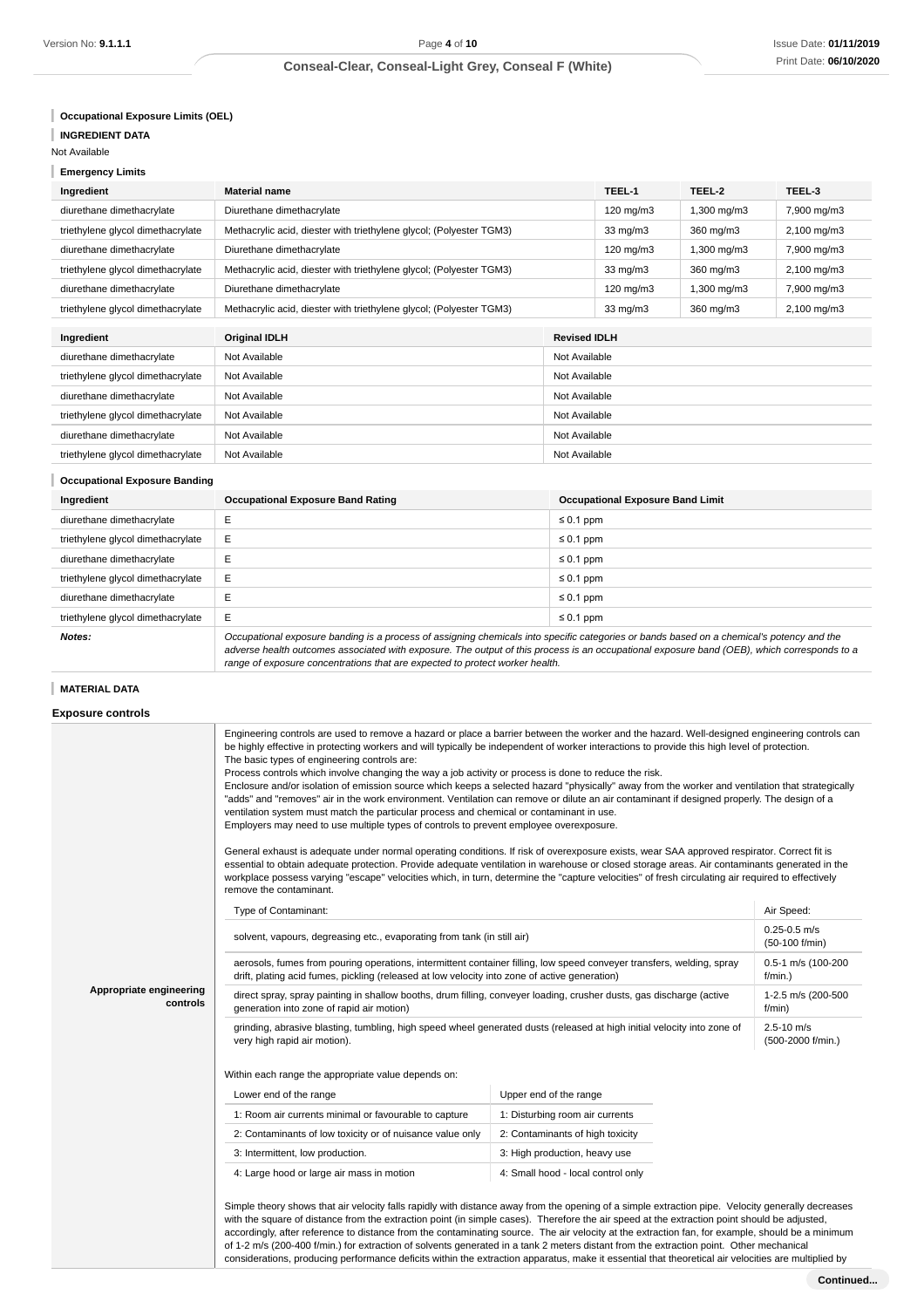|                            | factors of 10 or more when extraction systems are installed or used.                                                                                                                                                                                                                                                                                                                                                                                                                                                                                                                                                                                                                                                                                                                                                                                                                                                                                          |
|----------------------------|---------------------------------------------------------------------------------------------------------------------------------------------------------------------------------------------------------------------------------------------------------------------------------------------------------------------------------------------------------------------------------------------------------------------------------------------------------------------------------------------------------------------------------------------------------------------------------------------------------------------------------------------------------------------------------------------------------------------------------------------------------------------------------------------------------------------------------------------------------------------------------------------------------------------------------------------------------------|
| <b>Personal protection</b> |                                                                                                                                                                                                                                                                                                                                                                                                                                                                                                                                                                                                                                                                                                                                                                                                                                                                                                                                                               |
| Eye and face protection    | Safety glasses with side shields.<br>Chemical goggles.<br>Contact lenses may pose a special hazard; soft contact lenses may absorb and concentrate irritants. A written policy document, describing<br>the wearing of lenses or restrictions on use, should be created for each workplace or task. This should include a review of lens absorption<br>and adsorption for the class of chemicals in use and an account of injury experience. Medical and first-aid personnel should be trained in<br>their removal and suitable equipment should be readily available. In the event of chemical exposure, begin eye irrigation immediately and<br>remove contact lens as soon as practicable. Lens should be removed at the first signs of eye redness or irritation - lens should be removed in<br>a clean environment only after workers have washed hands thoroughly. [CDC NIOSH Current Intelligence Bulletin 59], [AS/NZS 1336 or<br>national equivalent] |
| <b>Skin protection</b>     | See Hand protection below                                                                                                                                                                                                                                                                                                                                                                                                                                                                                                                                                                                                                                                                                                                                                                                                                                                                                                                                     |
| Hands/feet protection      | ▶ Wear chemical protective gloves, e.g. PVC.<br>▶ Wear safety footwear or safety gumboots, e.g. Rubber<br>▶ Rubber Gloves                                                                                                                                                                                                                                                                                                                                                                                                                                                                                                                                                                                                                                                                                                                                                                                                                                     |
| <b>Body protection</b>     | See Other protection below                                                                                                                                                                                                                                                                                                                                                                                                                                                                                                                                                                                                                                                                                                                                                                                                                                                                                                                                    |
| Other protection           | • Overalls.<br>P.V.C apron.<br>Barrier cream.<br>Skin cleansing cream.<br>Eve wash unit.                                                                                                                                                                                                                                                                                                                                                                                                                                                                                                                                                                                                                                                                                                                                                                                                                                                                      |

#### **Respiratory protection**

Type A Filter of sufficient capacity. (AS/NZS 1716 & 1715, EN 143:2000 & 149:2001, ANSI Z88 or national equivalent)

Selection of the Class and Type of respirator will depend upon the level of breathing zone contaminant and the chemical nature of the contaminant. Protection Factors (defined as the ratio of contaminant outside and inside the mask) may also be important.

| Required minimum protection factor | Maximum gas/vapour concentration present in air p.p.m. (by volume) | <b>Half-face Respirator</b> | <b>Full-Face Respirator</b> |
|------------------------------------|--------------------------------------------------------------------|-----------------------------|-----------------------------|
| up to 10                           | 1000                                                               | A-AUS / Class1              |                             |
| up to 50                           | 1000                                                               |                             | A-AUS / Class 1             |
| up to 50                           | 5000                                                               | Airline <sup>*</sup>        |                             |
| up to 100                          | 5000                                                               |                             | $A-2$                       |
| up to 100                          | 10000                                                              |                             | $A-3$                       |
| $100+$                             |                                                                    |                             | Airline**                   |

\* - Continuous Flow \*\* - Continuous-flow or positive pressure demand

A(All classes) = Organic vapours, B AUS or B1 = Acid gasses, B2 = Acid gas or hydrogen cyanide(HCN), B3 = Acid gas or hydrogen cyanide(HCN), E = Sulfur dioxide(SO2), G = Agricultural chemicals, K = Ammonia(NH3), Hg = Mercury, NO = Oxides of nitrogen, MB = Methyl bromide, AX = Low boiling point organic compounds(below 65 degC)

## **SECTION 9 Physical and chemical properties**

### **Information on basic physical and chemical properties**

| Appearance                                      | Clear, pale yellow liquid (Conseal-Clear); Tooth coloured semi-translucent liquid (Conseal-Light Grey); White liquid (Conseal F) with ester-like<br>odour, insoluble in water. |                                            |                |
|-------------------------------------------------|--------------------------------------------------------------------------------------------------------------------------------------------------------------------------------|--------------------------------------------|----------------|
| <b>Physical state</b>                           | Liquid                                                                                                                                                                         | Relative density (Water = 1)               | $1.1 - 1.2$    |
| Odour                                           | Not Available                                                                                                                                                                  | Partition coefficient n-octanol<br>/ water | Not Available  |
| Odour threshold                                 | Not Available                                                                                                                                                                  | Auto-ignition temperature (°C)             | Not Available  |
| pH (as supplied)                                | Not Available                                                                                                                                                                  | <b>Decomposition temperature</b>           | Not Available  |
| Melting point / freezing point<br>(°C)          | Not Available                                                                                                                                                                  | Viscosity (cSt)                            | Not Available  |
| Initial boiling point and boiling<br>range (°C) | gel before boiling                                                                                                                                                             | Molecular weight (g/mol)                   | Not Applicable |
| Flash point (°C)                                | Not Available                                                                                                                                                                  | <b>Taste</b>                               | Not Available  |
| <b>Evaporation rate</b>                         | Not Available                                                                                                                                                                  | <b>Explosive properties</b>                | Not Available  |
| Flammability                                    | Not Available                                                                                                                                                                  | <b>Oxidising properties</b>                | Not Available  |
| Upper Explosive Limit (%)                       | Not Available                                                                                                                                                                  | Surface Tension (dyn/cm or<br>$mN/m$ )     | Not Available  |
| Lower Explosive Limit (%)                       | Not Available                                                                                                                                                                  | <b>Volatile Component (%vol)</b>           | Not Available  |
| Vapour pressure (kPa)                           | Not Available                                                                                                                                                                  | Gas group                                  | Not Available  |
| Solubility in water                             | Immiscible                                                                                                                                                                     | pH as a solution (1%)                      | Not Available  |
| Vapour density $(Air = 1)$                      | Not Available                                                                                                                                                                  | VOC g/L                                    | Not Available  |

#### **SECTION 10 Stability and reactivity**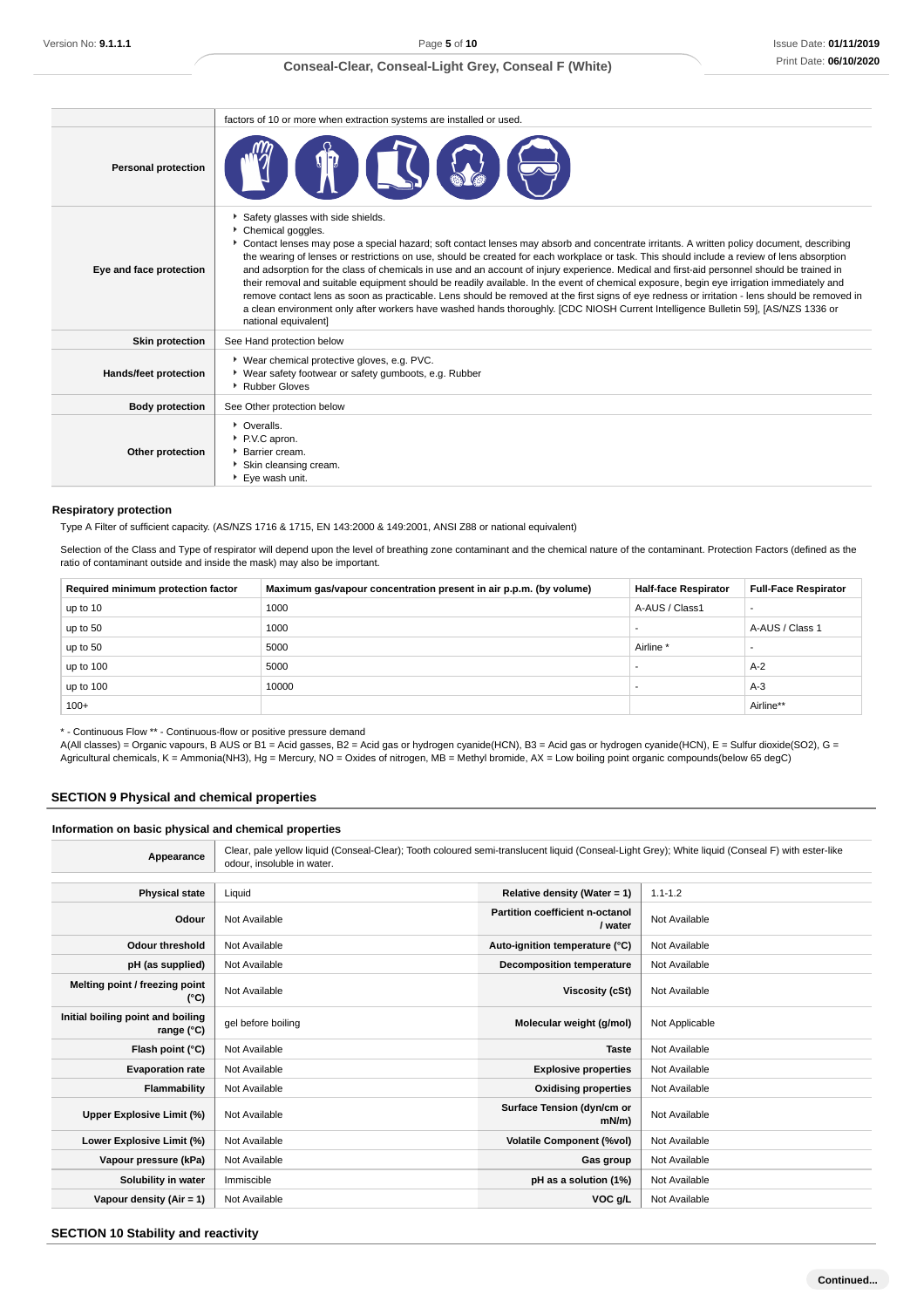| Reactivity                                 | See section 7                                                                                                                        |
|--------------------------------------------|--------------------------------------------------------------------------------------------------------------------------------------|
| <b>Chemical stability</b>                  | • Unstable in the presence of incompatible materials.<br>▶ Product is considered stable.<br>Hazardous polymerisation will not occur. |
| Possibility of hazardous<br>reactions      | See section 7                                                                                                                        |
| <b>Conditions to avoid</b>                 | See section 7                                                                                                                        |
| Incompatible materials                     | See section 7                                                                                                                        |
| <b>Hazardous decomposition</b><br>products | See section 5                                                                                                                        |

#### **SECTION 11 Toxicological information**

### **Information on toxicological effects Inhaled** The material is not thought to produce adverse health effects or irritation of the respiratory tract (as classified by EC Directives using animal models). Nevertheless, good hygiene practice requires that exposure be kept to a minimum and that suitable control measures be used in an occupational setting. **Ingestion** The material has **NOT** been classified by EC Directives or other classification systems as "harmful by ingestion". This is because of the lack of corroborating animal or human evidence. The material may still be damaging to the health of the individual, following ingestion, especially where pre-existing organ (e.g liver, kidney) damage is evident. Present definitions of harmful or toxic substances are generally based on doses producing mortality rather than those producing morbidity (disease, ill-health). Gastrointestinal tract discomfort may produce nausea and vomiting. In an occupational setting however, ingestion of insignificant quantities is not thought to be cause for concern. **Skin Contact** Limited evidence exists, or practical experience predicts, that the material either produces inflammation of the skin in a substantial number of individuals following direct contact, and/or produces significant inflammation when applied to the healthy intact skin of animals, for up to four hours, such inflammation being present twenty-four hours or more after the end of the exposure period. Skin irritation may also be present after prolonged or repeated exposure; this may result in a form of contact dermatitis (nonallergic). The dermatitis is often characterised by skin redness (erythema) and swelling (oedema) which may progress to blistering (vesiculation), scaling and thickening of the epidermis. At the microscopic level there may be intercellular oedema of the spongy layer of the skin (spongiosis) and intracellular oedema of the epidermis. **Eye** Limited evidence exists, or practical experience suggests, that the material may cause eye irritation in a substantial number of individuals and/or is expected to produce significant ocular lesions which are present twenty-four hours or more after instillation into the eye(s) of experimental animals. Repeated or prolonged eye contact may cause inflammation characterised by temporary redness (similar to windburn) of the conjunctiva (conjunctivitis); temporary impairment of vision and/or other transient eye damage/ulceration may occur. **Chronic** Practical experience shows that skin contact with the material is capable either of inducing a sensitisation reaction in a substantial number of individuals, and/or of producing a positive response in experimental animals. **Conseal-Clear, Conseal-Light Grey, Conseal F (White) TOXICITY IRRITATION** Not Available Not Available **diurethane dimethacrylate TOXICITY IRRITATION** Not Available **Eye:** no adverse effect observed (not irritating)<sup>[1]</sup> Eye: no adverse effect observed (not irritating)<sup>[1]</sup> Skin: no adverse effect observed (not irritating)<sup>[1]</sup> **triethylene glycol dimethacrylate TOXICITY IRRITATION** Oral (mouse) LD50: 10750 mg/kg<sup>[2]</sup> execution of the state of Eye: no adverse effect observed (not irritating)<sup>[1]</sup> Oral (rat) LD50: 10837 mg/kg<sup>[2]</sup> Skin: no adverse effect observed (not irritating)<sup>[1]</sup> **diurethane dimethacrylate TOXICITY IRRITATION** Not Available **Eye:** no adverse effect observed (not irritating)<sup>[1]</sup> Eye: no adverse effect observed (not irritating)<sup>[1]</sup> Skin: no adverse effect observed (not irritating)<sup>[1]</sup> **triethylene glycol dimethacrylate TOXICITY IRRITATION** Oral (mouse) LD50: 10750 mg/kg<sup>[2]</sup> exercise effect observed (not irritating)<sup>[1]</sup> Eye: no adverse effect observed (not irritating)<sup>[1]</sup> Oral (rat) LD50: 10837 mg/kg<sup>[2]</sup> Skin: no adverse effect observed (not irritating)<sup>[1]</sup> **diurethane dimethacrylate TOXICITY IRRITATION** Not Available **Eye:** no adverse effect observed (not irritating)<sup>[1]</sup> Skin: no adverse effect observed (not irritating)<sup>[1]</sup> **triethylene glycol dimethacrylate TOXICITY IRRITATION** Oral (mouse) LD50: 10750 mg/kg<sup>[2]</sup> exercise of the series of the series of the series of the series of the series of the series of the series of the series of the series of the series of the series of the series of the se Oral (rat) LD50: 10837 mg/kg<sup>[2]</sup> example of the Skin: no adverse effect observed (not irritating)<sup>[1]</sup> **Legend:** 1. Value obtained from Europe ECHA Registered Substances - Acute toxicity 2.\* Value obtained from manufacturer's SDS. Unless otherwise specified data extracted from RTECS - Register of Toxic Effect of chemical Substances

**DIURETHANE DIMETHACRYLATE**

\* Possible carcinogen; possible sensitizer; possible irreversible effects \* Polysciences MSDS The skin sensitising potential of the test substance was investigated in a Local Lymph Node Assay (LLNA) in mice according to OECD Guideline 429 and in compliance with GLP (Vogel, 2009).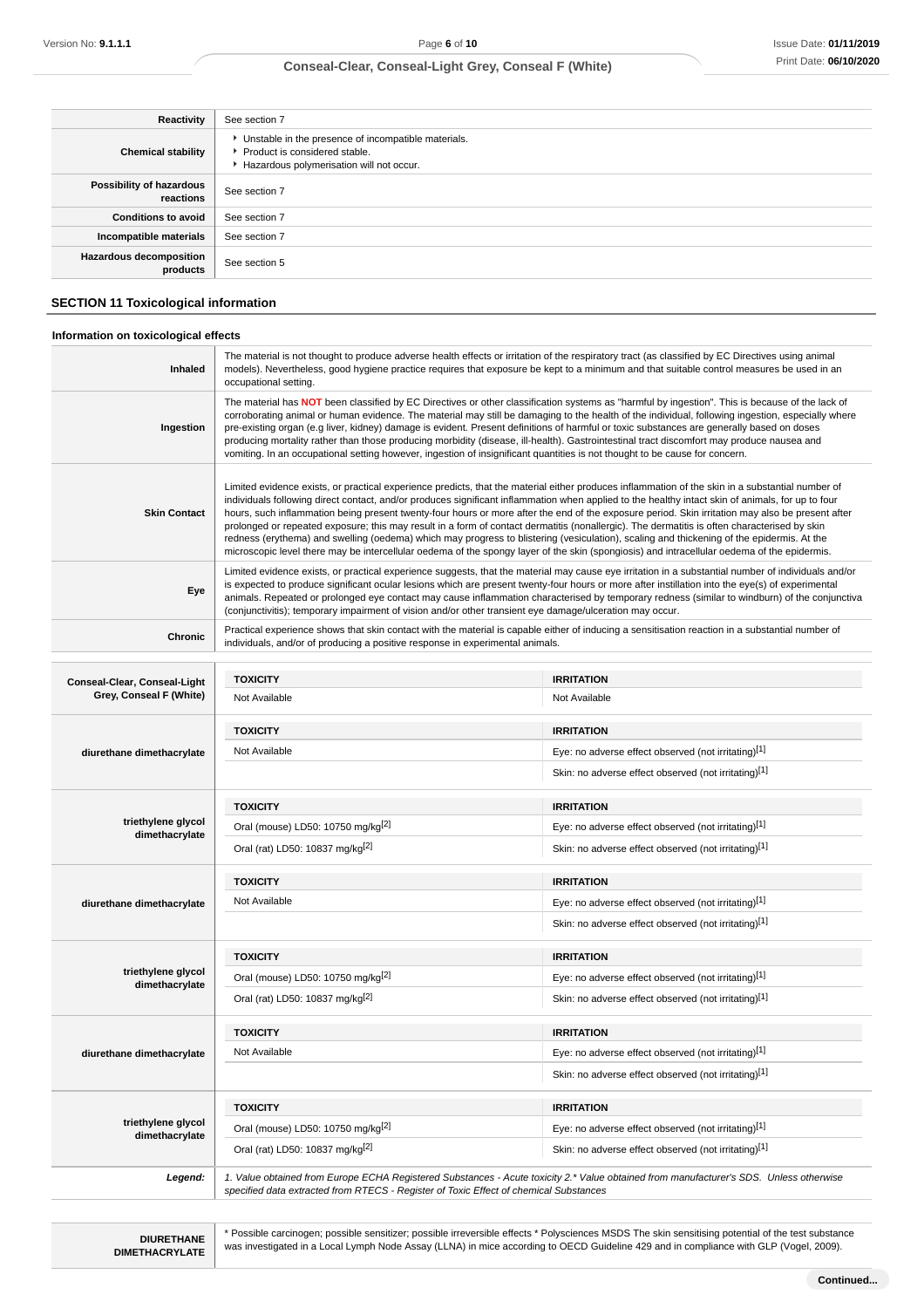#### Issue Date: **01/11/2019** Print Date: **06/10/2020**

### **Conseal-Clear, Conseal-Light Grey, Conseal F (White)**

The highest technically achievable test substance concentration was 50% (w/w) in dimethylformamide. To determine the highest non-irritant test concentration, a pre-test was performed in two animals. Two mice were treated with concentrations of 25 and 50% each on three consecutive days. No signs of irritation or systemic toxicity were observed at the tested concentrations. In the main study, four female CBA/CaOlaHsd mice per test group were treated with the test substance at concentrations of 10, 25 and 50% (w/w) in dimethylformamide or with vehicle alone for three consecutive days by open application on the ears (25 µL/ear). Three days after the last exposure, all animals were injected with 3H-methyl thymidine and approximately after five hours the draining (auricular) lymph nodes were excised and pooled for each test group. After precipitating the DNA of the lymph node cells, radioactivity measurements were performed. Treatment with test substance concentrations of 10, 25 and 50% (w/w) in dimethylformamide resulted in DPM values per lymph node of 1266.3, 1363.5 and 3562.1, respectively. The SI values calculated for the substance concentrations 10, 25 and 50% were 1.58, 1.70 and 4.44, respectively. The EC3 value was calculated to be 36.9%. Based on the results, the test substance was regarded as a skin sensitizer under the conditions of the test. Repeat Dose Toxicity: Combined repeated dose toxicity study with the reproduction/developmental toxicity screening test, oral (OECD 422), rat: NOAEL = 100 mg/kg bw/day for males NOAEL = 300 mg/kg bw/day for females The lowest observed adverse effect level (LOAEL) in male animals is 300 mg/kg bw/day. According to Annex I of Regulation (EC) No 1272/2008 classification as STOT RE Category 2 is applicable, when significant toxic effects observed in a 90-day repeated-dose study conducted in experimental animals are seen to occur within the guidance value ranges of  $10 < C = 100$  mg/kg bw/day. These guidance values can be used as a basis to extrapolate equivalent guidance values for toxicity studies of greater or lesser duration, using dose/exposure time extrapolation similar to Habers rule for inhalation, which states essentially that the effective dose is directly proportional to the exposure concentration and the duration of exposure. The assessment shall be done on a case-by- case basis; for a 28-day study the guidance value is increased by a factor of three. The available repeated dose toxicity study was conducted in combination with the reproductive/developmental toxicity screening test. Male animals were exposed to the test substance for 56 days. Thus, the guidance value is increased by a factor of 1.6 leading to a guidance value range of 16 < C = 160 mg/kg bw/day for a classification as STOT RE Category 2. The LOAEL of 300 mg/kg/bw/day in the present study is above the guidance value for a classification with regard to repeated exposure. Thus, the available data on oral repeated dose toxicity do not meet the criteria for classification according to Regulation (EC) No 1272/2008, and is therefore conclusive but not sufficient for classification. Genetic toxicity: The available data on genetic toxicity are not sufficient for classification according to Regulation (EC) No 1272/2008. Gene mutation in bacteria A bacterial gene mutation assay with the test substance was performed in accordance with OECD Guideline 471 and in compliance with GLP (Paulus, 2009). In two independent experiments, the Salmonella typhimurium strains TA 97a, TA 98, TA 100, TA 102 and TA 1535 were exposed to the test substance dissolved in DMSO using either the preincubation or the plate incorporation method. Test substance concentrations of 50, 150, 500, 1501 and 5004 ug/plate were selected for the plate incorporation test with and without metabolic activation. In the second experiment, 312, 624, 1247, 2493 and 4986 µg/plate were selected for the preincubation method with and without metabolic activation. No signs of cytotoxicity were observed up to and including the limit concentration. Up to 5000 µg/plate, the test substance did not induce an increase in the mutation frequency of the tester strains in the presence and absence of a metabolic activation system. The determined vehicle values for the spontaneous revertants of the controls and all positive control values were within the range of historical data. Under the conditions of this experiment, the test substance did not show mutagenicity in the selected S. typhimurium strains in the presence and absence of metabolic activation. In vitro cytogenicity An in vitro micronucleus assay was performed with the test substance (Schweikl, 2001). In two independent experiments, Chinese hamster lung fibroblasts were exposed to the test substance dissolved in DMSO at concentrations of 11.75, 23.5, 35.25 µg/mL for 24 h in the absence of metabolic activation. Cytotoxicity of the test substance was observed and the TC50 value was assessed to be 24 µg/mL. At cytotoxic concentration levels of the test substance (= 24 µg/mL) the numbers of micronuclei were slightly increased in the absence of metabolic activation. Ethyl methanesulphonate was used as positive control and produced a distinct increase in micronuclei frequency indicating that the test conditions were adequate. Under the conditions of this experiment, the potential of the test substance to induce micronuclei is equivocal. In vitro mutagenicity in mammalian cells An in vitro HPRT assay was performed with the test substance (Schweikl, 1998). In three replicate cultures Chinese hamster lung fibroblasts were exposed to the test substance dissolved in DMSO at concentrations of 11.75, 23.5, 35.25 µg/mL for 24 h in the absence of metabolic activation. Cytotoxicity of the test substance was observed at concentrations = 23.5 µg/mL. No mutagenic activity of UDMA was detected. Ethyl methanesulphonate was used as positive control and produced a distinct increase in mutant frequency indicating that the test conditions were adequate. Thus, under the conditions of this experiment, the test substance did not show mutagenicity in V79 cells without metabolic activation. Due to the positive result in the in vitro micronucleus test without metabolic activation at cytotoxic concentrations a micronucleus test in vivo should be conducted to conclude on genotoxic potential of the test substance. Reproductive toxicity: The available data on toxicity to reproduction do not meet the criteria for classification according to Regulation (EC) 1272/2008, and are therefore conclusive but not sufficient for classification. reproductive toxicity: NOAEL >= 1000 mg/kg bw/day for males and females of the parental generation systemic toxicity: NOAEL = 100 mg/kg bw/day for males and 300 mg/kg bw/day for females of the parental generation A reliable sub-acute study regarding reproductive/developmental toxicity is available for the test substance. The potential reproductive or developmental toxicity of the test substance was assessed in a sub-acute combined repeated dose toxicity study with the reproductive/developmental toxicity screening test in Hsd.Han: Wistar rats performed according to OECD Guideline 422 and in compliance with GLP. Three groups of 12 male and 12 female rats received the test substance in polyethylene glycol as vehicle at doses of 100, 300 or 600 mg/kg bw/day orally via gavage at concentrations of 0, 25, 75 and 150 mg/mL corresponding to a 4 mL/kg bw dosing volume. A control group of 12 animals/sex received the vehicle only. In addition, 5 animals/sex were added to the control and high dose group to assess the reversibility of any effects observed at the high dose level (recovery group). All animals of the parental generation were dosed prior to mating (14 days) and throughout mating. In addition, males received the test item or vehicle after mating up to the day before necropsy (altogether for 56 days). Females were additionally exposed through the gestation period and up to lactation days 13 - 21, i.e. up to the day before necropsy (altogether for 56, 57 or 64 days). Observations included mortality, clinical signs, body weight, food consumption, mating, pregnancy and delivery process, lactation as well as development of offspring. The dams were allowed to litter, and rear their offspring up to day 13 post-partum. Litters were weighed and offspring were observed for possible abnormalities and were euthanized on post-natal day 13 or shortly thereafter. Blood samples were collected for determination of serum levels of thyroid hormones (T4) from all pups per litter at termination on post-natal day 13. No adverse effect on mortality, clinical signs, body weight or necropsy findings were detected in the offspring terminated as scheduled. Thyroid homone levels (T4) in pups on post-natal day 13 were not affected. The anogenital distance (male and female) or nipple retention (male) was not affected due to treatment with the test substance. For the parental animals pale livers and histopathological changes in the liver (hepatic lipidosis) were observed at 300 mg/kg bw/day for males and 1000 mg/kg bw/day for females. Thus, under the conditions of this study, the NOAEL of the test substance for systemic toxicity of the parental generation following oral administration via gavage for 56 days is 100 mg/kg bw/day in male Wistar rats. The corresponding NOAEL in female Wistar rats following oral administration via gavage for 56, 57 or 64 days is 300 mg/kg bw/day. The corresponding NOAEL for the offspring is 1000 mg/kg bw/day. \* REACh Dossier UV (ultraviolet)/ EB (electron beam) acrylates are generally of low toxicity

UV/EB acrylates are divided into two groups; "stenomeric" and "eurymeric" acrylates.

The first group consists of well-defined acrylates which can be described by a simple idealised chemical;they are low molecular weight species with a very narrow weight distribution profile.

The eurymeric acrylates cannot be described by an idealised structure and may differ fundamentally between various suppliers; they are of relatively high molecular weigh and possess a wide weight distribution.

Stenomeric acrylates are usually more hazardous than the eurymeric substances. Stenomeric acrylates are also well defined which allows comparison and exchange of toxicity data - this allows more accurate classification.

The stenomerics cannot be classified as a group; they exhibit substantial variation.

Based on the available oncogenicity data and without a better understanding of the carcinogenic mechanism the Health and Environmental Review Division (HERD), Office of Toxic Substances (OTS), of the US EPA previously concluded that all chemicals that contain the acrylate or methacrylate moiety (CH2=CHCOO or CH2=C(CH3)COO) should be considered to be a carcinogenic hazard unless shown otherwise by adequate testing.

This position has now been revised and acrylates and methacrylates are no longer de facto carcinogens.

Where no "official" classification for acrylates and methacrylates exists, there has been cautious attempts to create classifications in the absence of contrary evidence. For example

Monalkyl or monoarylesters of acrylic acids should be classified as R36/37/38 and R51/53

Monoalkyl or monoaryl esters of methacrylic acid should be classified as R36/37/38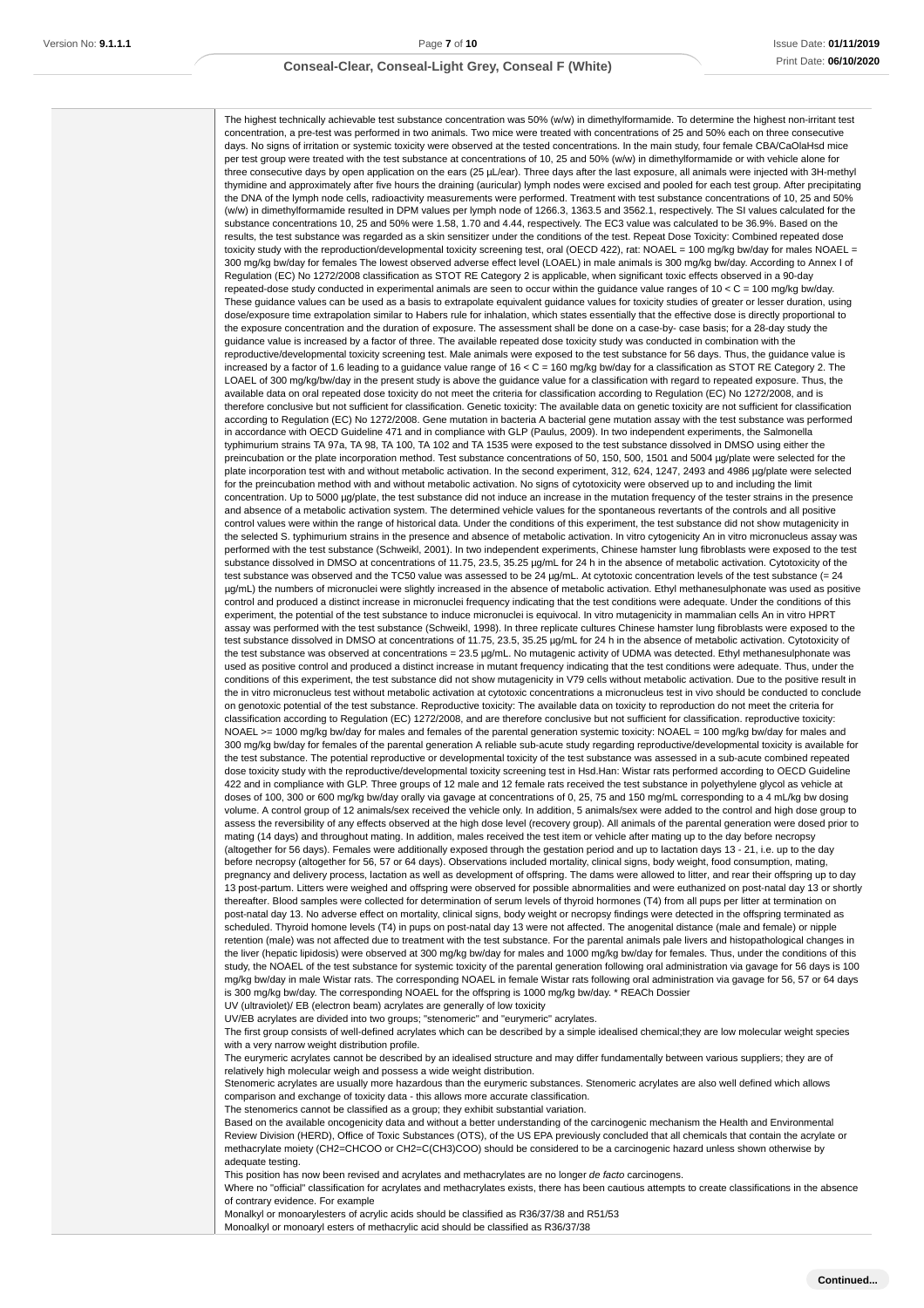The following information refers to contact allergens as a group and may not be specific to this product. Contact allergies quickly manifest themselves as contact eczema, more rarely as urticaria or Quincke's oedema. The pathogenesis of contact eczema involves a cell-mediated (T lymphocytes) immune reaction of the delayed type. Other allergic skin reactions, e.g. contact urticaria, involve antibody-mediated immune reactions. The significance of the contact allergen is not simply determined by its sensitisation potential: the distribution of the substance and the opportunities for contact with it are equally important. A weakly sensitising substance which is widely distributed can be a more important allergen than one with stronger sensitising potential with which few individuals come into contact. From a clinical point of view, substances are noteworthy if they produce an allergic test reaction in more than 1% of the persons tested.

**DIURETHANE DIMETHACRYLATE & TRIETHYLENE GLYCOL DIMETHACRYLATE**

Asthma-like symptoms may continue for months or even years after exposure to the material ceases. This may be due to a non-allergenic condition known as reactive airways dysfunction syndrome (RADS) which can occur following exposure to high levels of highly irritating compound. Key criteria for the diagnosis of RADS include the absence of preceding respiratory disease, in a non-atopic individual, with abrupt onset of persistent asthma-like symptoms within minutes to hours of a documented exposure to the irritant. A reversible airflow pattern, on spirometry, with the presence of moderate to severe bronchial hyperreactivity on methacholine challenge testing and the lack of minimal lymphocytic inflammation, without eosinophilia, have also been included in the criteria for diagnosis of RADS. RADS (or asthma) following an irritating inhalation is an infrequent disorder with rates related to the concentration of and duration of exposure to the irritating substance. Industrial bronchitis, on the other hand, is a disorder that occurs as result of exposure due to high concentrations of irritating substance (often particulate in nature) and is completely reversible after exposure ceases. The disorder is characterised by dyspnea, cough and mucus production.

| <b>Acute Toxicity</b>                       | $\boldsymbol{\mathsf{x}}$ | Carcinogenicity                 | ×                                                                         |
|---------------------------------------------|---------------------------|---------------------------------|---------------------------------------------------------------------------|
| <b>Skin Irritation/Corrosion</b>            | ×                         | Reproductivity                  | ×                                                                         |
| <b>Serious Eye Damage/Irritation</b>        | ×                         | <b>STOT - Single Exposure</b>   | ×                                                                         |
| <b>Respiratory or Skin</b><br>sensitisation | $\checkmark$              | <b>STOT - Repeated Exposure</b> | ×                                                                         |
| <b>Mutagenicity</b>                         | ×                         | <b>Aspiration Hazard</b>        | ×                                                                         |
|                                             |                           | $\sim$<br>.                     | Dota aither net quailable ar dese net fill the eriteria for elegationtian |

**Le** – Data either not available or does not fill the criteria for<br>
Le – Data available to make classification – Data available to make classification

## **SECTION 12 Ecological information**

|                                                         | Endpoint         | <b>Test Duration (hr)</b> | <b>Species</b>                | Value              | <b>Source</b>           |
|---------------------------------------------------------|------------------|---------------------------|-------------------------------|--------------------|-------------------------|
| Conseal-Clear, Conseal-Light<br>Grey, Conseal F (White) | Not<br>Available | Not Available             | Not Available                 | Not<br>Available   | Not<br>Available        |
|                                                         | Endpoint         | <b>Test Duration (hr)</b> | <b>Species</b>                | Value              | Source                  |
|                                                         | LC50             | 96                        | Fish                          | 10.1mg/L           | $\overline{2}$          |
|                                                         | <b>EC50</b>      | 48                        | Crustacea                     | >0.001-0.2mg/L     | $\overline{2}$          |
| diurethane dimethacrylate                               | <b>EC50</b>      | 72                        | Algae or other aquatic plants | $>0.68$ mg/L       | $\overline{2}$          |
|                                                         | EC100            | 24                        | Crustacea                     | >0.001-0.2mg/L     | $\overline{2}$          |
|                                                         | <b>NOEC</b>      | 24                        | Crustacea                     | $0.001 - 0.2$ mg/L | $\overline{2}$          |
|                                                         | Endpoint         | <b>Test Duration (hr)</b> | <b>Species</b>                | Value              | <b>Source</b>           |
| triethylene glycol                                      | <b>LC50</b>      | 96                        | Fish                          | 16.4mg/L           | $\overline{2}$          |
| dimethacrylate                                          | EC50             | 72                        | Algae or other aquatic plants | 72.8mg/L           | $\overline{2}$          |
|                                                         | <b>NOEC</b>      | 72                        | Algae or other aquatic plants | 18.6mg/L           | $\overline{2}$          |
|                                                         | Endpoint         | <b>Test Duration (hr)</b> | <b>Species</b>                | Value              | <b>Source</b>           |
|                                                         | <b>LC50</b>      | 96                        | Fish                          | 10.1mg/L           | $\overline{2}$          |
|                                                         | <b>EC50</b>      | 48                        | Crustacea                     | >0.001-0.2mg/L     | $\overline{\mathbf{c}}$ |
| diurethane dimethacrylate                               | EC50             | 72                        | Algae or other aquatic plants | >0.68mg/L          | $\overline{2}$          |
|                                                         | EC100            | 24                        | Crustacea                     | >0.001-0.2mg/L     | $\overline{2}$          |
|                                                         | <b>NOEC</b>      | 24                        | Crustacea                     | $0.001 - 0.2$ mg/L | $\overline{2}$          |
|                                                         | Endpoint         | <b>Test Duration (hr)</b> | <b>Species</b>                | Value              | <b>Source</b>           |
| triethylene glycol                                      | <b>LC50</b>      | 96                        | Fish                          | 16.4mg/L           | $\overline{2}$          |
| dimethacrylate                                          | <b>EC50</b>      | 72                        | Algae or other aquatic plants | 72.8mg/L           | $\overline{\mathbf{c}}$ |
|                                                         | <b>NOEC</b>      | 72                        | Algae or other aquatic plants | 18.6mg/L           | $\overline{2}$          |
|                                                         | Endpoint         | <b>Test Duration (hr)</b> | <b>Species</b>                | Value              | Source                  |
|                                                         | <b>LC50</b>      | 96                        | Fish                          | 10.1mg/L           | $\overline{2}$          |
|                                                         | <b>EC50</b>      | 48                        | Crustacea                     | >0.001-0.2mg/L     | $\overline{2}$          |
| diurethane dimethacrylate                               | <b>EC50</b>      | 72                        | Algae or other aquatic plants | $>0.68$ mg/L       | $\overline{2}$          |
|                                                         | EC100            | 24                        | Crustacea                     | >0.001-0.2mg/L     | $\overline{2}$          |
|                                                         | <b>NOEC</b>      | 24                        | Crustacea                     | 0.001-0.2mg/L      | $\overline{2}$          |
|                                                         | Endpoint         | <b>Test Duration (hr)</b> | <b>Species</b>                | Value              | Source                  |
| triethylene glycol<br>dimethacrylate                    | <b>LC50</b>      | 96                        | Fish                          | 16.4mg/L           | $\overline{2}$          |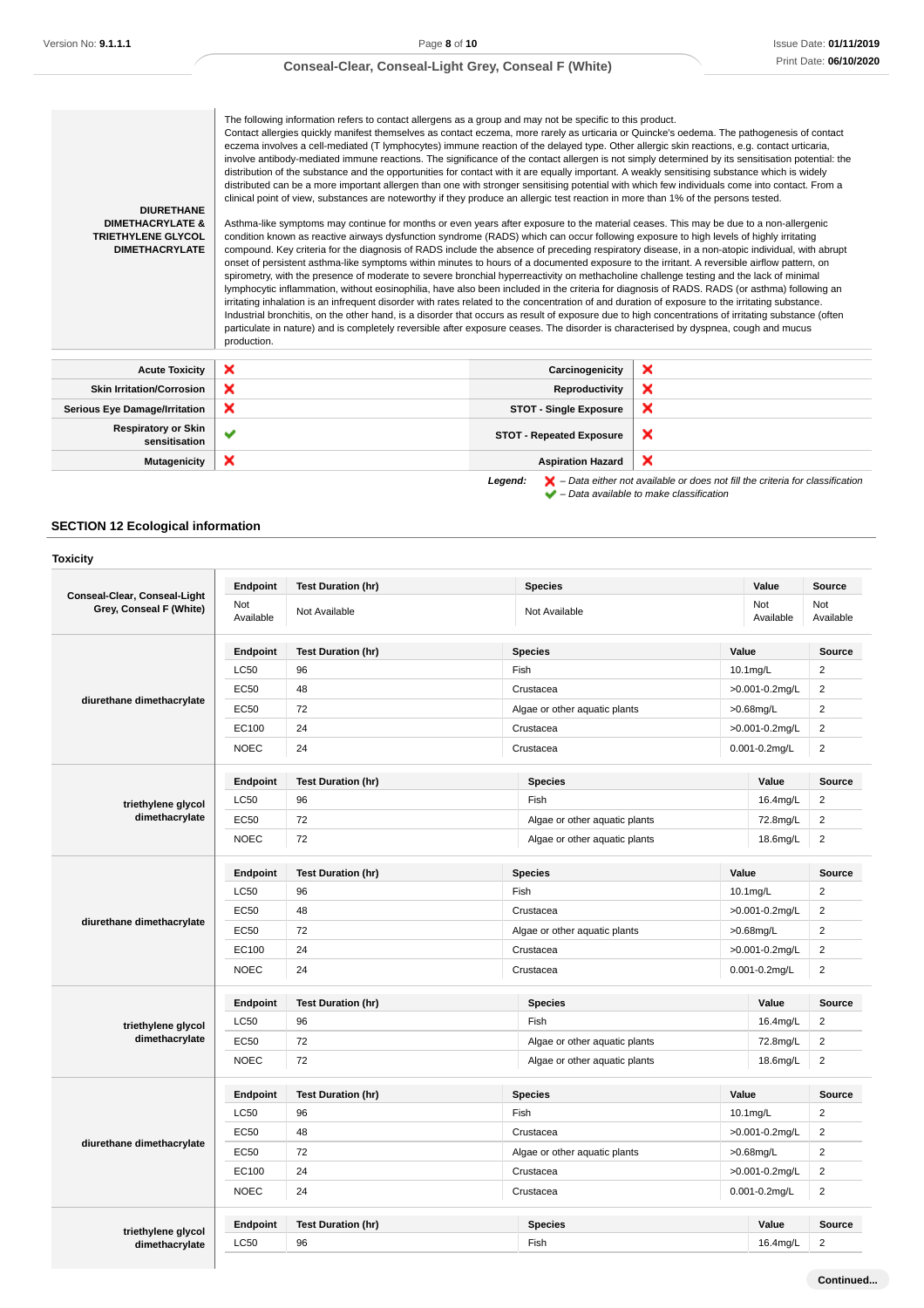|         | EC50                                                                                                                                                                                                                                                                                                                                                                                            | 72 | Algae or other aquatic plants | 72.8mg/L 2 |  |
|---------|-------------------------------------------------------------------------------------------------------------------------------------------------------------------------------------------------------------------------------------------------------------------------------------------------------------------------------------------------------------------------------------------------|----|-------------------------------|------------|--|
|         | <b>NOEC</b>                                                                                                                                                                                                                                                                                                                                                                                     | 72 | Algae or other aquatic plants | 18.6mg/L 2 |  |
| Legend: | Extracted from 1. IUCLID Toxicity Data 2. Europe ECHA Registered Substances - Ecotoxicological Information - Aquatic Toxicity 3. EPIWIN Suite<br>V3.12 (QSAR) - Aquatic Toxicity Data (Estimated) 4. US EPA, Ecotox database - Aquatic Toxicity Data 5. ECETOC Aquatic Hazard Assessment<br>Data 6. NITE (Japan) - Bioconcentration Data 7. METI (Japan) - Bioconcentration Data 8. Vendor Data |    |                               |            |  |

# **DO NOT** discharge into sewer or waterways.

## **Persistence and degradability**

| Ingredient                        | Persistence: Water/Soil | Persistence: Air |
|-----------------------------------|-------------------------|------------------|
| triethylene glycol dimethacrylate | LOW                     | LOW              |
| triethylene glycol dimethacrylate | LOW                     | LOW              |
| triethylene glycol dimethacrylate | LOW                     | LOW              |

#### **Bioaccumulative potential**

| Ingredient                        | Bioaccumulation        |
|-----------------------------------|------------------------|
| triethylene glycol dimethacrylate | LOW (LogKOW = $1.88$ ) |
| triethylene glycol dimethacrylate | LOW (LogKOW = $1.88$ ) |
| triethylene glycol dimethacrylate | LOW (LogKOW = $1.88$ ) |

## **Mobility in soil**

| Ingredient                        | <b>Mobility</b>    |
|-----------------------------------|--------------------|
| triethylene glycol dimethacrylate | LOW ( $KOC = 10$ ) |
| triethylene glycol dimethacrylate | LOW ( $KOC = 10$ ) |
| triethylene glycol dimethacrylate | LOW ( $KOC = 10$ ) |

# **SECTION 13 Disposal considerations**

| Waste treatment methods      |                                                                                                                                                                                                                                                                                                                                              |
|------------------------------|----------------------------------------------------------------------------------------------------------------------------------------------------------------------------------------------------------------------------------------------------------------------------------------------------------------------------------------------|
| Product / Packaging disposal | <b>DO NOT</b> allow wash water from cleaning or process equipment to enter drains.<br>It may be necessary to collect all wash water for treatment before disposal.<br>In all cases disposal to sewer may be subject to local laws and regulations and these should be considered first.<br>Where in doubt contact the responsible authority. |
|                              |                                                                                                                                                                                                                                                                                                                                              |

## **SECTION 14 Transport information**

| Labels Required         |                |  |
|-------------------------|----------------|--|
| <b>Marine Pollutant</b> | <b>NO</b>      |  |
| <b>HAZCHEM</b>          | Not Applicable |  |
|                         |                |  |

## **Land transport (ADG): NOT REGULATED FOR TRANSPORT OF DANGEROUS GOODS**

**Air transport (ICAO-IATA / DGR): NOT REGULATED FOR TRANSPORT OF DANGEROUS GOODS**

## **Sea transport (IMDG-Code / GGVSee): NOT REGULATED FOR TRANSPORT OF DANGEROUS GOODS**

**Transport in bulk according to Annex II of MARPOL and the IBC code** Not Applicable

## **SECTION 15 Regulatory information**

| Safety, health and environmental regulations / legislation specific for the substance or mixture |                                                     |
|--------------------------------------------------------------------------------------------------|-----------------------------------------------------|
| diurethane dimethacrylate is found on the following regulatory lists                             |                                                     |
| Australia Hazardous Chemical Information System (HCIS) - Hazardous Chemicals                     | Australian Inventory of Industrial Chemicals (AIIC) |
| triethylene glycol dimethacrylate is found on the following regulatory lists                     |                                                     |
| Australian Inventory of Industrial Chemicals (AIIC)                                              |                                                     |
| diurethane dimethacrylate is found on the following regulatory lists                             |                                                     |
| Australia Hazardous Chemical Information System (HCIS) - Hazardous Chemicals                     | Australian Inventory of Industrial Chemicals (AIIC) |
| triethylene glycol dimethacrylate is found on the following regulatory lists                     |                                                     |
| Australian Inventory of Industrial Chemicals (AIIC)                                              |                                                     |
| diurethane dimethacrylate is found on the following regulatory lists                             |                                                     |
| Australia Hazardous Chemical Information System (HCIS) - Hazardous Chemicals                     | Australian Inventory of Industrial Chemicals (AIIC) |
| triethylene glycol dimethacrylate is found on the following regulatory lists                     |                                                     |
| Australian Inventory of Industrial Chemicals (AIIC)                                              |                                                     |